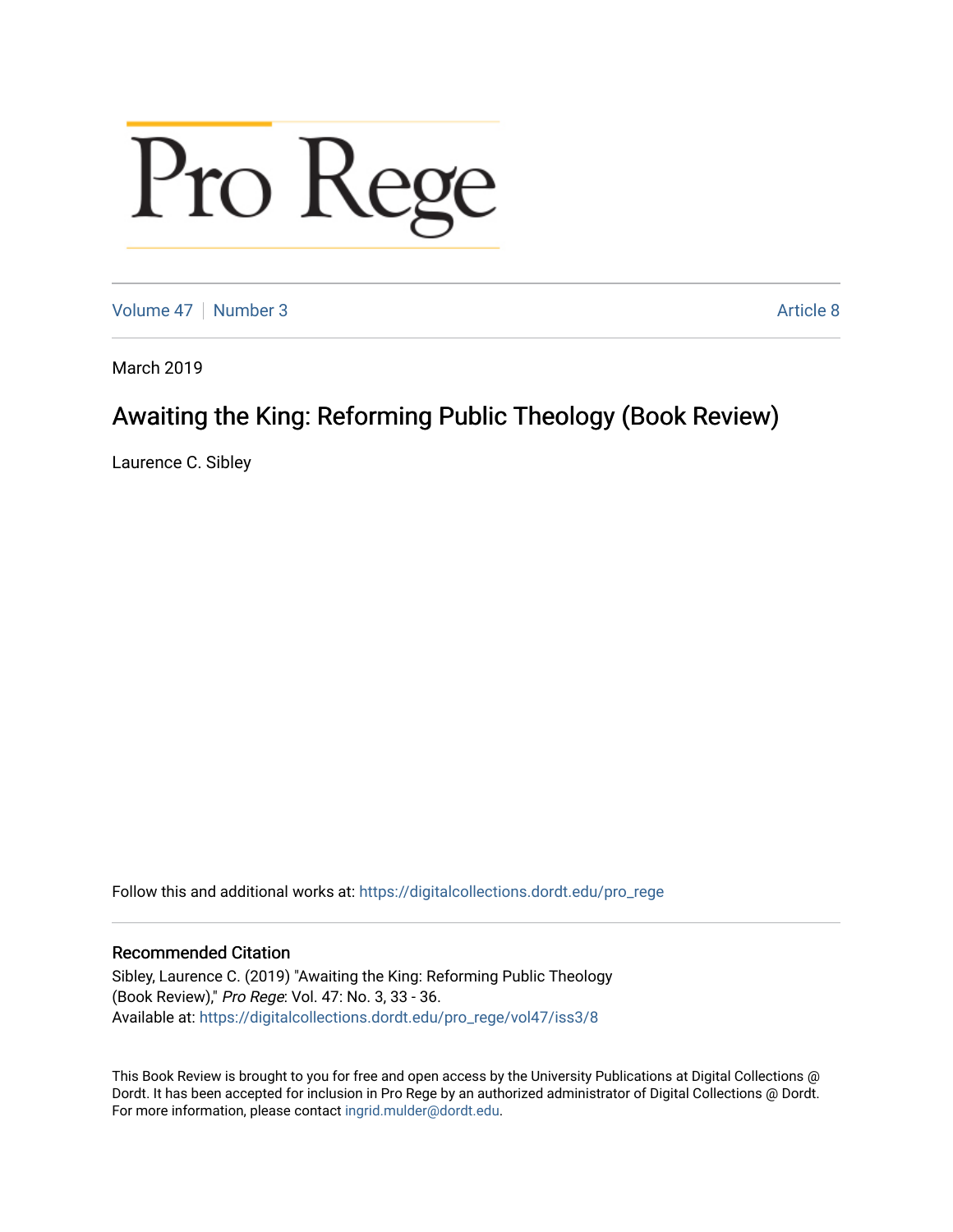"resurrection is a fiction and a distraction to anyone who refuses to face the reality of death" (66). At the time of the Mary Oliver story, her partner had already begun to suffer the illness that would eventually claim her life. A story about the poet Denise Levertov coincides with her diagnosis with lymphoma, which would eventually cause her death. The book ends with a story of a visit to the home of Donald Hall, who had lost his wife, poet Jane Kenyon, only recently to leukemia. Earlier in the book, Hall serves as the voice of reality in the face of Wiman's desire to write "a poem that would live forever,":

When…my friend and then poet laureate Donald Hall turned his Camel-blasted eighty-year-old Yeti decrepitude to me and said as casually as he bit into his burger, "I was thirty-eight when I realized not a word I wrote was going to last," I felt a galactic chill, as if my soul had chewed tinfoil. I was thirty-eight. It was the very inverse of a calling, an ex post facto feeling of innocence, death's echo. (6-7)

*He Held Radical Light* is a masterclass in poetry appreciation woven into a memoir. Not only does it gives the reader insight as to how a poet reads poetry, it also offers a glimpse into the everyday lives of several poets, acquaintances and close friends of the author and their respective struggles with issues of faith and art, life and death. Poets (and artists, writers, and other people with a creative calling) are driven by "moments of soul," Wiman points out, an idea which

repeats through the book, the idea that in the process of creating a poem or other work of art, the artist seeks out the places where eternity meets time. The Celtic religion had a similar idea of this in the idea of "thin places," moments of time where the distance between heaven and earth become shorter, and the space between the eternal and the temporal nearly connect.

Wiman gives us a picture of one of these "moments of soul" in his retelling of how his poem "My Stop is Grand" came to be written, fueled by an night of physical suffering coupled with a disagreement with another poet friend over whether art could be a "personally redemptive activity." Having finished the poem in the predawn hours following a sleepless night, Wiman asks himself of the poem, "'Will it last' forever? Certainly not, but forever –for that one night, for this one writer—was in it" (70). And perhaps, until the new heaven and the new earth arrive, death is vanquished, and all things are put into order, that is enough.

What is it we want when we can't stop wanting? Is it art? Is it faith? Is it both, together? Is it to create a piece that will last eternally, or at least generations beyond our death? Is art enough to elude our own mortality? Or is it better, instead, to be acquainted with our own mortality, our own failures, the constant unquenchable desire that serves, in its best sense, as the engine within that drives us to God?

*Awaiting the King: Reforming Public Theology.* Volume 3 of Cultural Liturgies. James K.A. Smith. Grand Rapids, MI: Baker Academic, 2017. 233 pages. ISBN 978-0-8010-3579-1. Reviewed by Laurence C. Sibley, Jr., lecturer, leadership and pastoral care, Reformed Episcopal Seminary.

While I was reading *Awaiting the King*, questions like "should I salute or take the knee?" were swirling in the headlines; questions of public justice, public morality, and, yes, public theology. The National Football League had decided that all players on the field must stand (or remain in the locker room) during the national anthem. And the President had added some tweets about the flag, democracy, and freedom. After reading *Awaiting the King*, I can imagine what Jamie Smith might say. It would go like this:

Democracy and freedom are not just good ideas for the "meantime" of our earthly sojourn; they are the ultimate goods for which we die (and kill). This is reinforced by the liturgies of the stadium and arena that stage spectacular displays of national mythology and military power akin to what Augustine described as the "fabulous" civil theologies of the Roman Empire; those public rituals that constitute nothing less than public worship. (*Awaiting*, 23)

Smith went back and re-read Augustine's *City of God* as he was working on *Awaiting*. In book 6.5, Augustine writes "that there are three kinds of theology, that is, of the account which is given of the gods; and of these, the one is called mythical, the other physical, and the third civil." The mythical, obviously religious and perhaps hard to believe, are supposedly distinct from what Smith describes as "the respectable and necessary civil religion of the *polis*." But, they "bleed into each other" (*Awaiting*, 28). And both shape the loves of people, their takes on the world, their visions of the good, and their ultimate ends/ *teloi*. In a nutshell, when you salute the flag, you have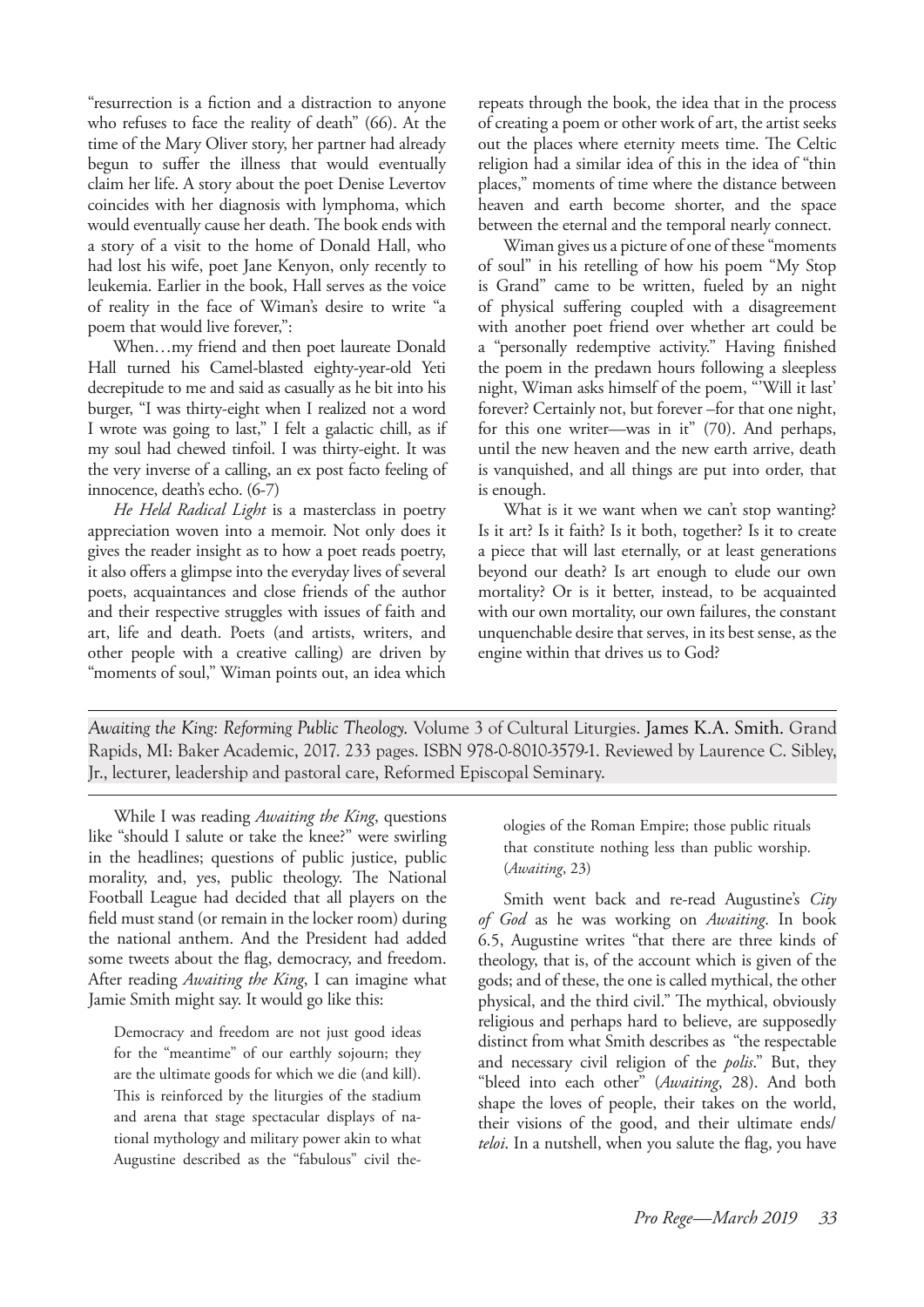mythology and liturgy designed to form what you love. "[A]n institution that wants you to 'pledge allegiance' is not happy with anything less than your heart." (14)

Buried in a footnote on page 27, Smith shows how the state/*polis* sometimes manipulates the ceremonies (read: liturgies) of the stadium to foster the worship of the state; "the stadium is enfolded into our *civil* theologies." In 2015, Arizona Sens. Jeff Flake (R) and John McCain (R) revealed in a joint oversight report that nearly \$5.4 million in taxpayer dollars had been paid out to 14 NFL teams between 2011 and 2014 to honor service members and put on elaborate, "patriotic salutes" to the military.<sup>1</sup>

For Smith, "every political theory assumes an anthropology" (6). Are we thinking beings or worshiping beings? Learning from Augustine, he opts for worship, with thinking and acting flowing out of worship. *Awaiting the King: Reforming Public Theo*logy is the third and concluding volume in a ten-year project on cultural liturgies by Smith, preceded by *Desiring the Kingdom: Worship, Worldview, and Cultural Formation,* Volume 1 of Cultural Liturgies, and *Imagining the Kingdom: How Worship Works,* Volume 2 of Cultural Liturgies, both published by Baker Academic, in 2009 and 2013, respectively.

James K.A. Smith, professor of philosophy at Calvin College, where he holds the Gary & Henrietta Byker Chair in Applied Reformed Theology & Worldview, has provided us with an Augustinian take on the shaping of human desire and imagining in a postmodern age. A brief summary of *Desiring* and *Imagining* will help us see what he's getting at in his claim that the flag is about worship and the shaping of the heart. See my reviews of these earlier volumes in *Pro Rege* 38.4 and 42.1 for a more complete exposition.

*Desiring the Kingdom* argues that it is the heart that leads because it is the heart that hungers for and loves the kingdom and imagines what that kingdom might be. Briefly, the book proposes "a theology of culture that understands human beings as *embodied actors*  rather than merely thinking things; prioritizes *practices* rather than ideas as the site of challenge and resistance; looks at cultural practices through the lens of worship or liturgy; retains a robust sense of *antithesis* without being simply anti-cultural" (*Desiring*, 35).

The human as *homo liturgicus* resurfaces in *Imagining the Kingdom* as Smith digs deeper into a theory of practice, drawing on the work of Maurice Merleau-Ponty (kinaesthetics: how the body knows/ perceives) and Pierre Bourdieu (poetics: how the body hears stories) to build a theoretical toolbox for naming and articulating a Christian liturgical anthropology. Smith's working axiom is "that a liturgical anthropology is rooted in both a kinaesthetics and a poetics an appreciation for the bodily basis of meaning (kinaesthetics) and a recognition that it is precisely this bodily comportment that primes us to be oriented by story, by the imagination (poetics). Ultimately, this axiom is rooted in a theological claim about the sorts of creatures we are: created in the image of God, and called to image the Son who is the image of the invisible God, we, too, are *incarnate* in a sense. We are sacramental animals" (*Imagining*, 101).

## *As we wait for the King*

In *Awaiting*, Smith sets out to do two things: (1) "…work out the implications of a 'liturgical' theology of culture for how we imagine and envision political engagement"; (2) offer an alternative to the assumption that citizens are "rational actors [debating beliefs and deciding policies]" and, instead, seeing them as "a citizenry with habits and practices for living in common and toward a certain end, oriented toward a *telos…*.[Political animals are *made* [formed], not born" (8-9). The book is a rich mixture of analysis and proposals for critical, Christian engagement in the many-layered public life of 21st-century Western culture—more than we can discuss in this review. So, I will focus on just a few of the particularly helpful aspects of his project: the state as religious and the church as political; cratered liberalism; pluralisms; and subsidiarity.

In the introduction, Smith sets up the rest of the book, offering his critique of politics as "spacialized" into church and state compartments and his view that politics is a formative and forming process, a way of life. He lays the base for using Augustine's view that we are lovers before we are thinkers; that societies are known by what they love (*City of God*, 19.24): "[W] e are creatures of craving, defined by our desires, who make our way in the world governed by what we long for" (Smith 10). So, chapter 1 considers the "religious" state and chapter 2, the "political" church.

### *The state as "religious"*

As we noted above, one can see the religious *telos* of the state—one of power and dominance—in the political rites at sporting events. Again, it's Augustine that Smith looks to for a take-down of the stadium. In the *Confessions*, 6.8.13, Augustine tells of his friend Alypius's attempt to be at but not in the frenzy of gladiatorial conflict. He shuts his eyes, but his ears betray him, and he's soon part of the rabid crowd, and for the moment, "he imbibe[s] the madness." This avenue through sports is one way that Smith spotlights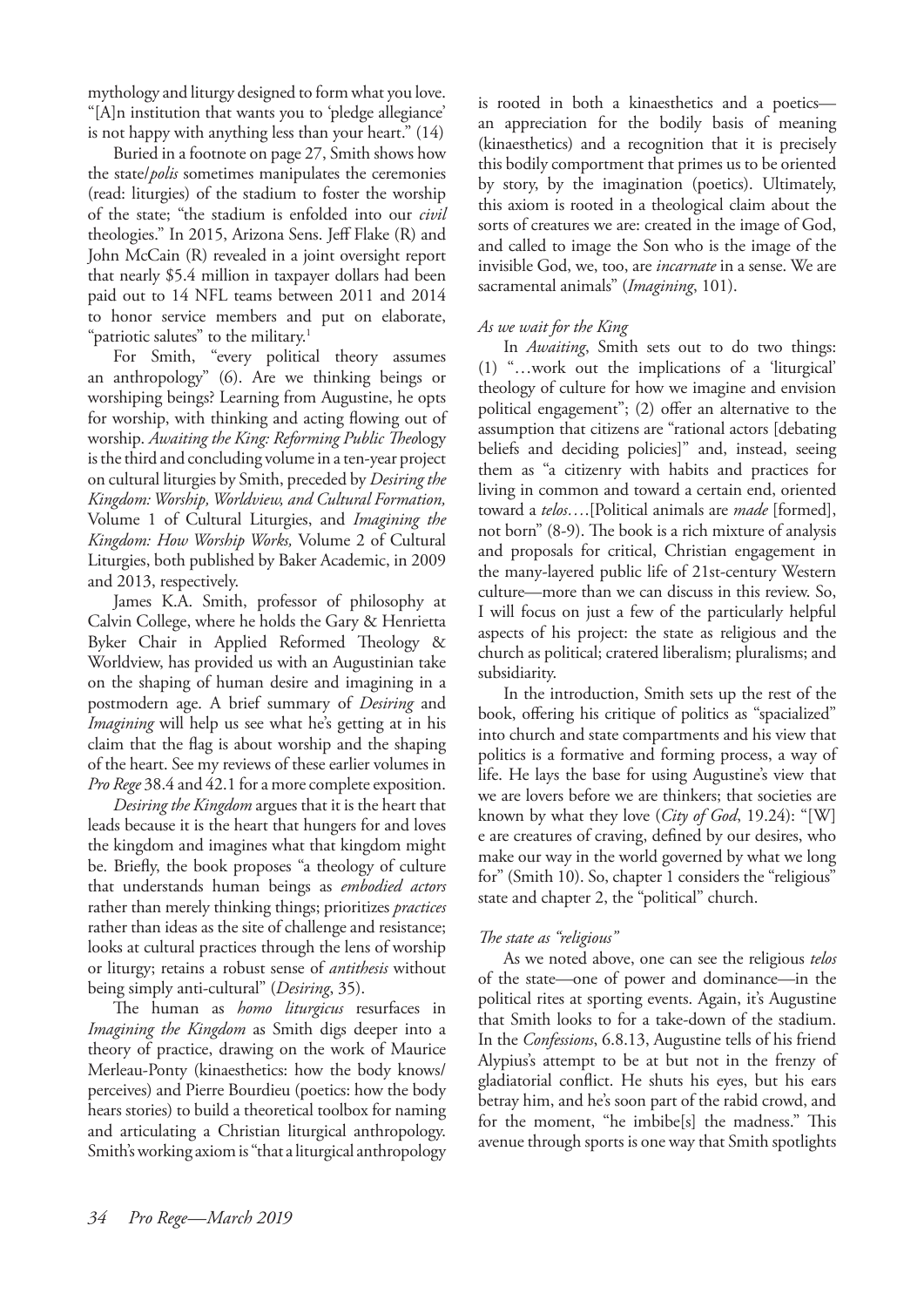the temptations of the earthly city in our day.

In discussing Augustine's two cities, God's and the earthly one, Smith points out that for Augustine, the distinction is not between an ultimate/Divine city and a penultimate/earthly one. Both cities demand your heart—are ultimate. Ultimate and penultimate bleed into each other (the supposed penultimate—traffic laws, getting the trash picked up, or protecting us from cyberwarfare—becomes ultimate, wants your heart), and the cities are antithetical. The distinction is in this antithesis.

#### *The church as "political"*

Worship rites of the church lead to a vision/ social imaginary for the flourishing of creation and culture; worship is about the public good. Smith writes that the "centered…disciplines of the heavenly *polis*" are formation for engagement in the earthly *polis*. Worship is itself a political intervention: "The doxological claim that 'Jesus is Lord!' (*Iesus kurios!*) is also a political act in its refusal to say 'Caesar is Lord!'" (58). This doxological claim is not for dominance, a new Christendom, but for service for the sake of the world.

#### *Cratered liberalism*:

Smith also suggests that liberalism is better than you think. Like the moon, it's cratered by the impact of the Christian social imaginary, the gospel. Citing Oliver O'Donovan, Smith points out that liberal society is characterized by liberty, mercy in judgement, natural rights (equality, affinity, and reciprocity), and openness to speech/freedom of speech (104-5). Neither demonizing the liberal order nor blank-check baptizing it, we are called to undertake an ad hoc analysis and critique of Western liberal democracy, to discern those aspects that can be affirmed (the "craters"), and resist those that are deformative and unjust.

#### *Pluralisms*:

Citing the work of Jonathan Chaplin, Smith notes three kinds of societal plurality: Structural: the associations, institutions, and communities found in modern society; Cultural: the diverse expressions of culture throughout history and around today's globe; and Directional: various religions, worldviews, spiritual orientations (135-6). (Another taxonomy directional, associational, and contextual—is found on 31-34.) Structural and cultural pluralisms are to be celebrated as God's gifts, but directional provides the challenge of living in common since it means that

"we disagree about the shape of the good life. . . [and this disagreement] entails a constructive program for negotiation."

#### *Subsidiarity*:

Early in the book (11) he warns against the cult of the presidency (Ross Douthat's term) and the tendency to expect all from the federal government. Instead, he points to the many layers and expressions of "the political." He begins his discussion of subsidiarity (125- 30) with the debate about the size of government and the "assumptions about who should make decisions that impinge on the common good and where we should expect to find the resources for the flourishing of all."2 Smith offers the example of private/Christian schools as a resource providing formation for service in the complex public space. He also asks how the state functions where there are educational deserts or where parents can't provide a private school. Although the state may step in as an emergency aid with state or public schools, Smith holds that the state's normal role is to provide the setting or environment for various communities and agencies (businesses, schools, churches/faith groups, NGOs, arts communities, etc.) to flourish, nurturing them rather than replacing or invading these micro societies.

#### *Summing up the Cultural Liturgies project*

In these three books, Smith has given us several important insights and tools. First, he has focused on the kingdom instead of personal salvation, individualism, or placing the individual within the kingdom. The gospel is about God setting the world right again, as Tom Wright has said many times: the kingdom that leads to the new heavens and the new earth. In the meantime, there is the Augustinian tension between the cities, the kingdoms.

Second, he has defined the human person as *homo liturgicus.* This descriptor, first introduced in *Desiring* and emerging again in *Imagining* and *Awaiting*, has established the heart and what it loves as the prime location for commitment, "under the radar" of worldviews and how we think. We love before we think.

Third, he has shown how the process works through his interlocutors. Smith fleshes out his anthropology with the concept of social imaginaries, borrowed from Charles Taylor's *A Secular Age* (Belknap, 2007)*.* An imaginary is "'the way ordinary people "imagine" their social surroundings' which is 'not expressed in theoretical terms, but is carried in images, stories and legends'" (Smith, *Imagining*, 65).